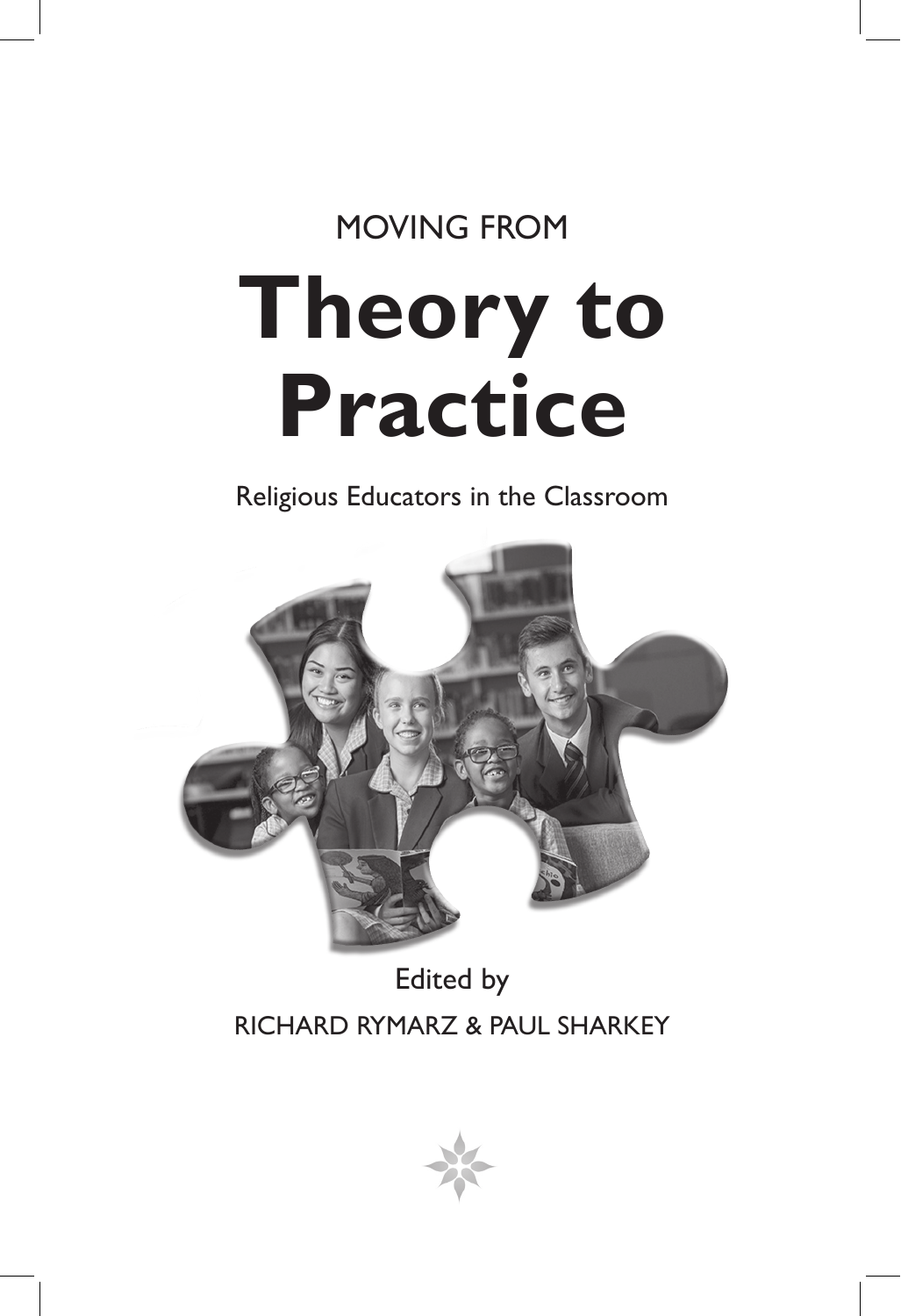

Published in Australia by Vaughan Publishing 32 Glenvale Crescent Mulgrave, VIC 3170 http://vaughanpublishing.com.au A joint imprint of BBI – The Australian Institute of Theological Education and Garratt Publishing

Copyright © 2019 Richard Rymarz & Paul Sharkey

All rights reserved. Except as provided by the Australian copyright law, no part of this book may be reproduced in any way without permission in writing from the publisher.

Cover design by Guy Holt Typesetting by Mike Kuszla Edited by Greg Hill Cover image by iStock

Printed by Tingleman

ISBN 9780648524618



A catalogue record for this book is available from the National Library of Australia

The authors and publisher gratefully acknowledge the permission granted to reproduce the copyright material in this book. Every effort has been made to trace copyright holders and to obtain their permission for the use of copyright material.

Internet URL links were correct at time of printing. The publisher apologises for any errors or omissions in the above list and would be grateful if notified of any corrections that should be incorporated in future reprints or editions of this book.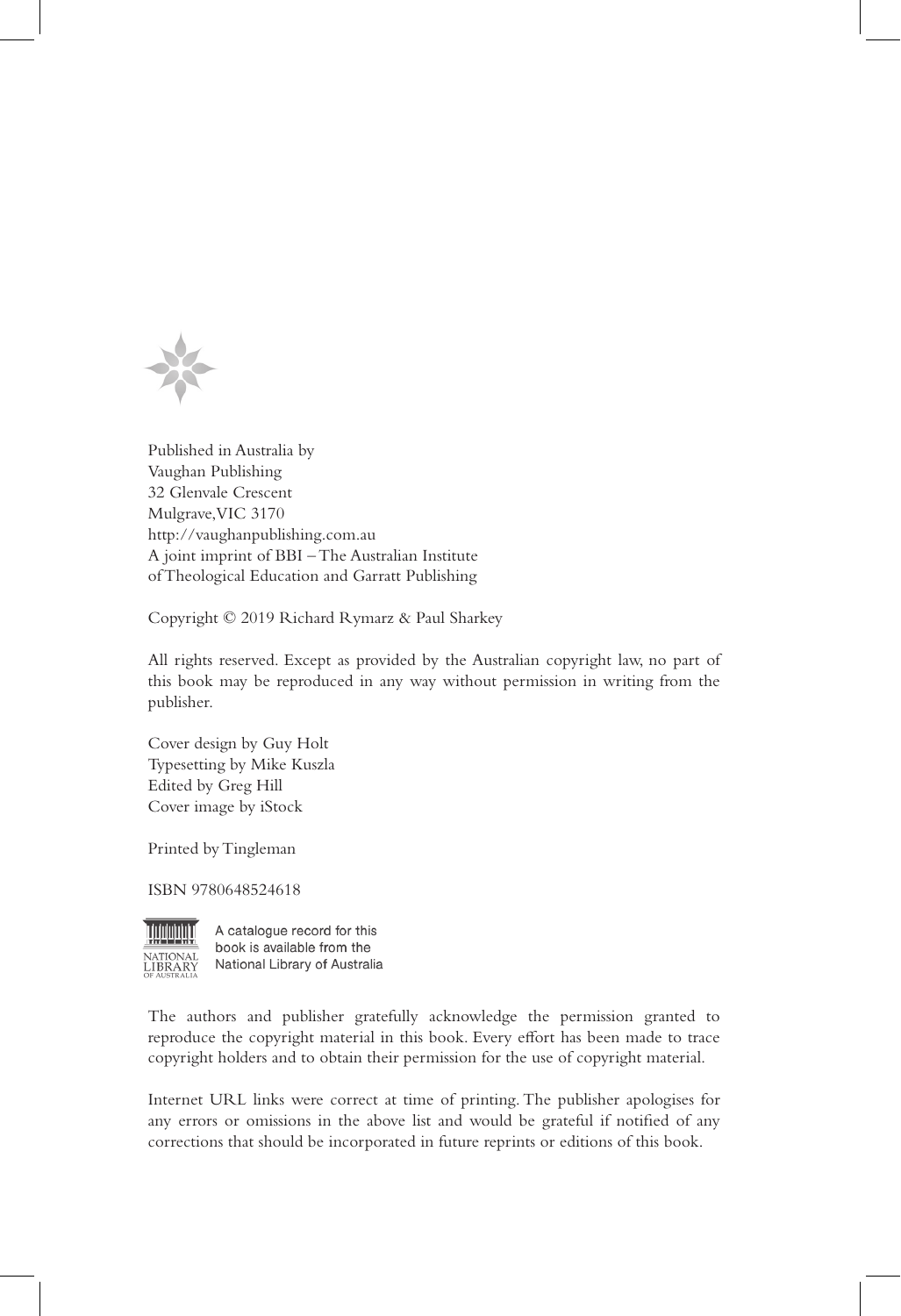

This book could not be more timely. For too long, and in too many places, academic reflection on RE, ecclesial frameworks for the subject and advanced practice in the classroom have functioned in a tri-partite rather than tri-une manner. In gathering the insights of impressive contributors, the editors not only demonstrate the creative vitality of RE in their national context, they model an interdependent vision of RE which has relevance for dioceses, theologians and practitioners across the globe.

### Prof Anthony Towey Aquinas Centre for Theological Literacy St Mary's University

This work admirably succeeds in its stated aim to throwing light onto Religious Education theory as it finds expression in living, breathing, professional practice in the classroom. Its eighteen chapters by RE practitioners, many of whom are classroom teachers, makes a significant contribution to the practical grounding of RE discourse in Australia. Many contributors provide pedagogical responses within the Enhancing Catholic School Identity space and many directly draw on the national RE framing paper. This volume enlarges the canvas of RE, addressing for example, spirituality, meditation, youth ministry and liberal arts among others. Most chapters helpfully conclude with issues and challenges for the way forward. This is a highly relevant work that celebrates the critical role of the classroom teacher.

> John McGrath – Senior Education Officer Faith Formation & Religious Education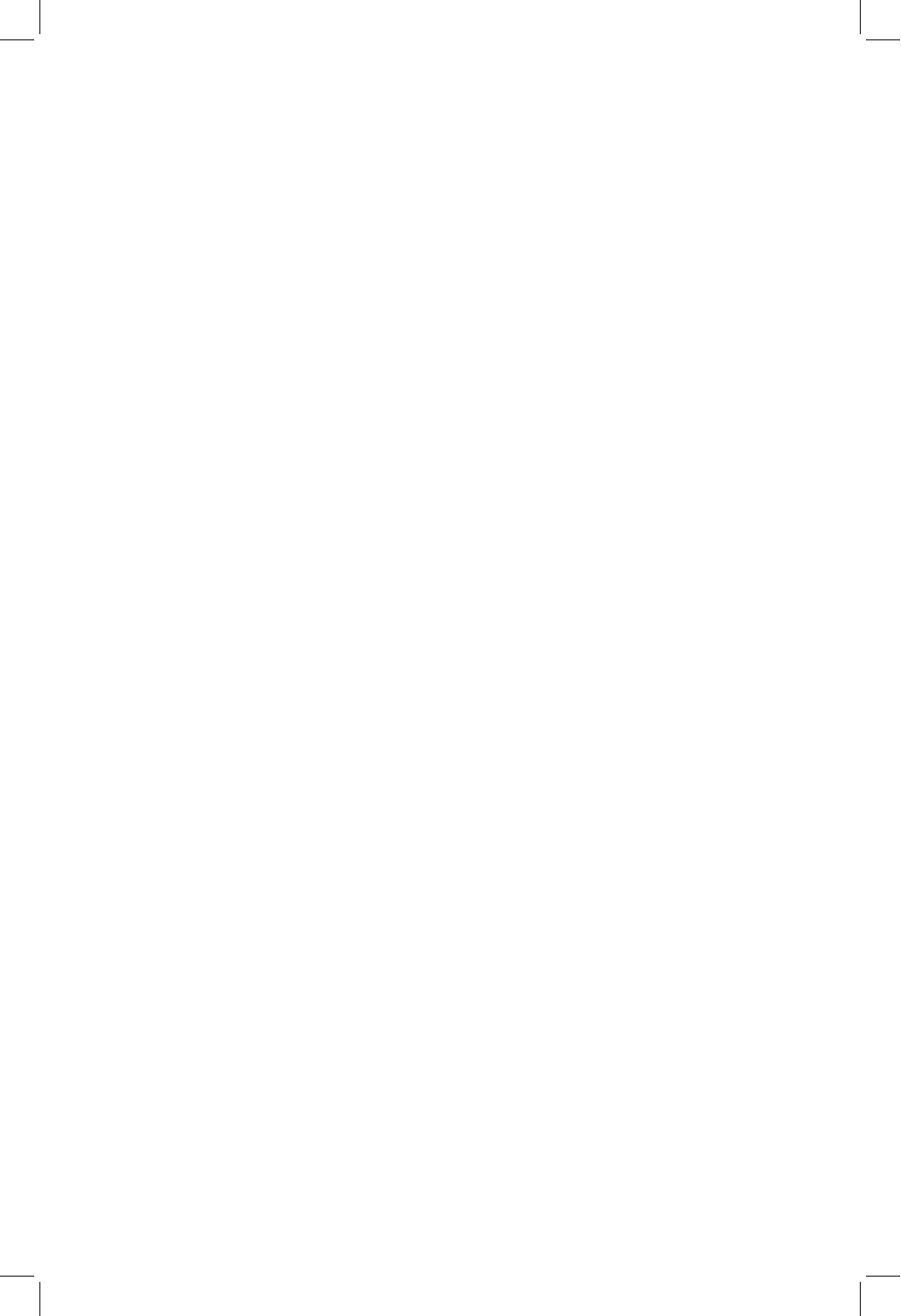## **CONTENTS**

| Introduction                                                                                                                                                                                                                 | I              |
|------------------------------------------------------------------------------------------------------------------------------------------------------------------------------------------------------------------------------|----------------|
| Chapter I                                                                                                                                                                                                                    | 9              |
| <b>Godly Play in the Classroom</b><br>Some significant perspectives<br>- Brendan Hyde                                                                                                                                        |                |
| Chapter 2                                                                                                                                                                                                                    | 24             |
| <b>Cavalletti in the Classroom</b><br>Some new perspectives for RE teachers<br>- Anne-Marie Irwin                                                                                                                            |                |
| Chapter 3<br><b>Making Jesus Real (MJR)</b><br>New classroom approaches<br>- Marty Ogle                                                                                                                                      | 4 <sub>1</sub> |
| Chapter 4<br>'How Can I, Unless Someone Guides Me?'<br>Considerations for using scripture in the classroom<br>-Alison Gore                                                                                                   | 60             |
| Chapter 5<br>'God is in the Cell and Outside the Cell'<br>Practical approaches for teaching spirituality in today's Religious<br><b>Education classroom</b><br>- Peter Mudge                                                 | 75             |
| Chapter 6<br><b>Using Meditation in Religious Education</b><br>Exploring the Examen in the classroom<br>- Laura Avery & Michelle Dermody                                                                                     | 92             |
| Chapter 7<br><b>Mercy and Dialogue</b><br>Pope Francis and the Religious Education classroom<br>- Catherine Brown                                                                                                            | 108            |
| Chapter 8<br>Religious Education as a Catholic Hermeneutic Space<br>- Paul Sharkey                                                                                                                                           | 123            |
| Chapter 9<br>Religious Education Curriculum Renewal in Victorian<br><b>Catholic Schools</b><br>Enhancing religious learning for all students in the light<br>of the ECSI approach<br>- Kevin Lenehan, University of Divinity | 141            |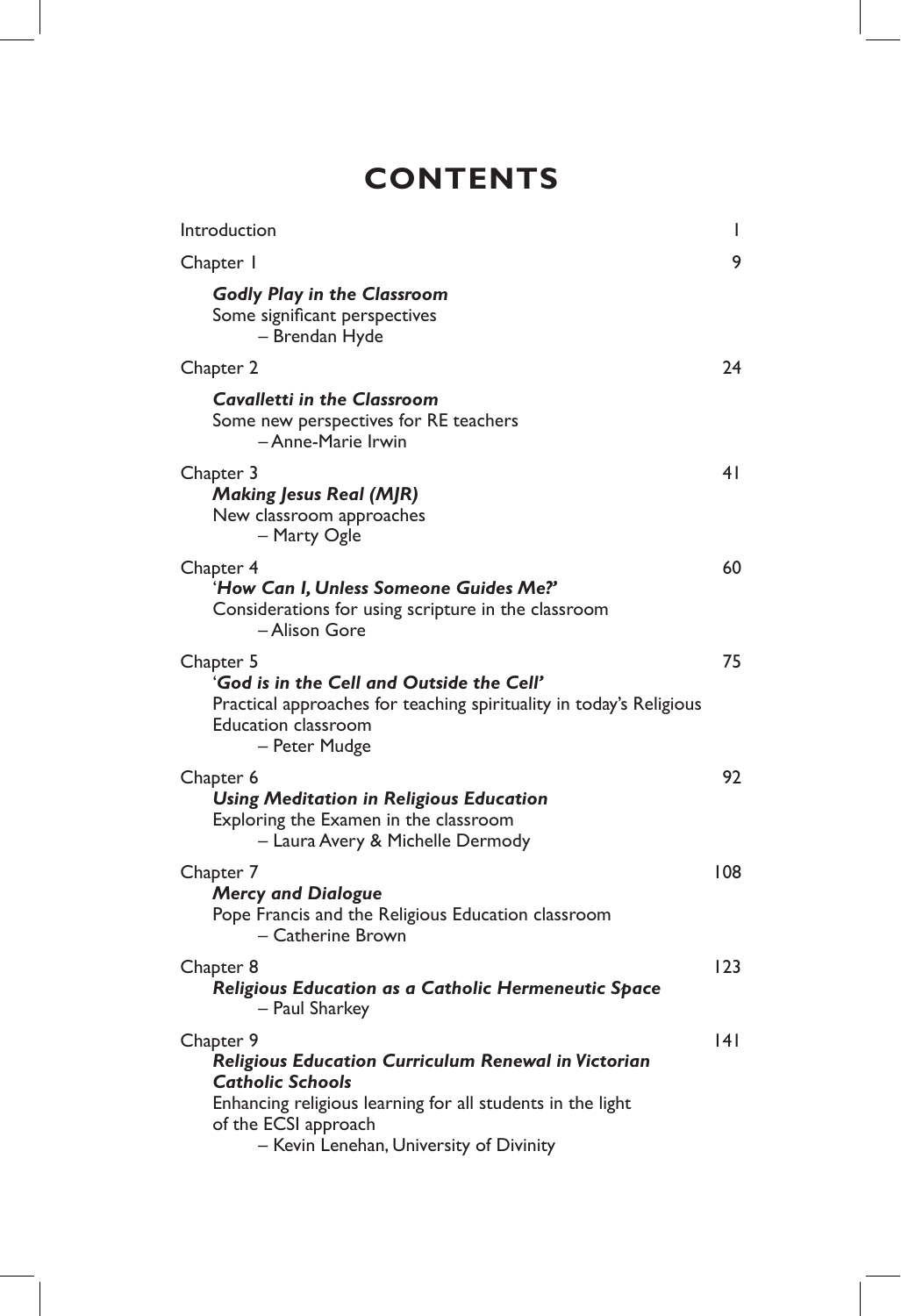| Chapter 10                                                                                                                                                     | 159 |
|----------------------------------------------------------------------------------------------------------------------------------------------------------------|-----|
| Pedagogy of Encounter in the Classroom<br>- Rina Madden, Ann France, Julie O'Donnell<br>& Leeanne Butler                                                       |     |
| Chapter 11<br><b>Studies in Catholic Thought</b><br>A liberal arts approach to religious education in the classroom<br>- Renée Köhler-Ryan & Janina Starkey    | 177 |
| Chapter 12<br><b>Religious Education and Youth Ministry</b><br>Moving to classroom praxis<br>- Angelo Belmonte & Amber Calleja                                 | 193 |
| Chapter 13<br><b>Normativity of the Future</b><br>A challenge to change<br>- Karen Bergin & Ide Garvey                                                         | 210 |
| Chapter 14<br><b>Capabilities and Dispositions in Religious Education</b><br>- Michael Vial                                                                    | 227 |
| Chapter 15<br><b>Getting into the Classroom</b><br>Some pathways for the Sydney Catholic Schools'<br>Religious Education curriculum<br>- David Ivers           | 248 |
| Chapter 16<br>Spiritual and Religious Capabilities for Deeper Learning<br>in Religious Education<br>- Christine Robinson & Chris Hackett                       | 267 |
| Chapter 17<br><b>Using Resources in Religious Education</b><br>Insights into classroom practice<br>- Richard Rymarz                                            | 291 |
| Chapter 18<br>Other Religions & No Religion<br>A classroom approach to interreligious dialogue<br>in religious education<br>-Toni Foley & Maree Dinan-Thompson | 306 |